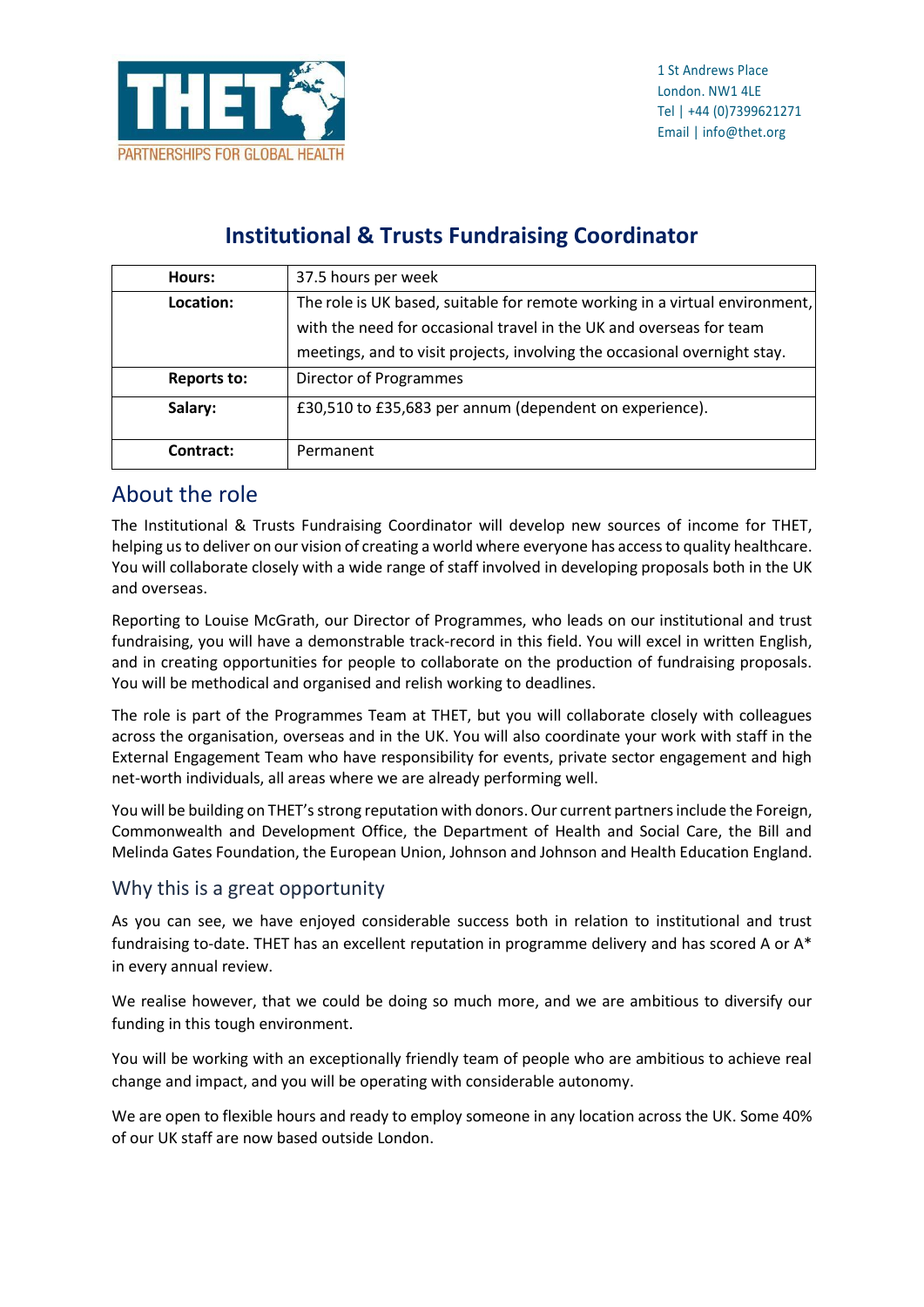

## About THET

Today, one billion people will never see a qualified health worker in their lives.

Since 1988, THET has been working to change this. From reducing maternal deaths in Uganda to improving the quality of hospital care for injured children in Myanmar, we work to strengthen local health systems and build a healthier future for all.

We do this by leveraging the expertise and energy of the UK health community, supporting Health Partnerships between NHS institutions, Royal Colleges, and academic institutions in the UK and lowand middle-income countries (LMICs). THET is an NGO in Official Relations with the World Health Organization. We have also recently experienced a period of growth bringing the total number of staff at THET to c. 50. Of these, 60% are based in the UK. However, in the past eighteen months we have very actively encouraged applicants from other parts of the UK who are happy to be homeworking.

In recent years, THET has established a reputation for excellence in brokering partnerships between health institutions in the UK and overseas and this is expressed in our programmes work, our grants management service, and in our policy activity. In the past ten years THET has reached over 100,000 health workers across 31 countries in Africa, the Middle East, and Asia in partnership with over 130 UK institutions.

You can learn more about our work on our websit[e www.thet.org.](http://www.thet.org/)

# Accountability and working relationships

### **1. Strengthen institutional and trust fundraising effectiveness across THET**

- Support the Director of Programmes to shape a robust strategy that identifies funding opportunities from trusts and foundations, and institutional sources, and clearly describes roles and responsibilities across the organisation.
- Manage processes that support the Director of Programmes and the wider organization to implement this strategy, and to effectively track and respond to opportunities.
- Support the Director to create an environment which encourages the discussion of ideas and cross-team working.

### **2. Generate fundraising proposals**

- Invest in your understanding of THET and the wider Health Partnership community's work in order to contribute ideas for funding proposalsin discussion with the Director of Programmes.
- Research, identify and apply to prospective funders, maintaining a vigorous pipeline of opportunities.
- Partner with overseas and UK-based colleagues to support the development of funding bids.
- Lead on the writing of funding bids when requested.
- Be accountable for an income target, developed in partnership with you and other team members.
- When requested, take responsibility for the stewardship of THET's relationship with specific donors and support others where appropriate.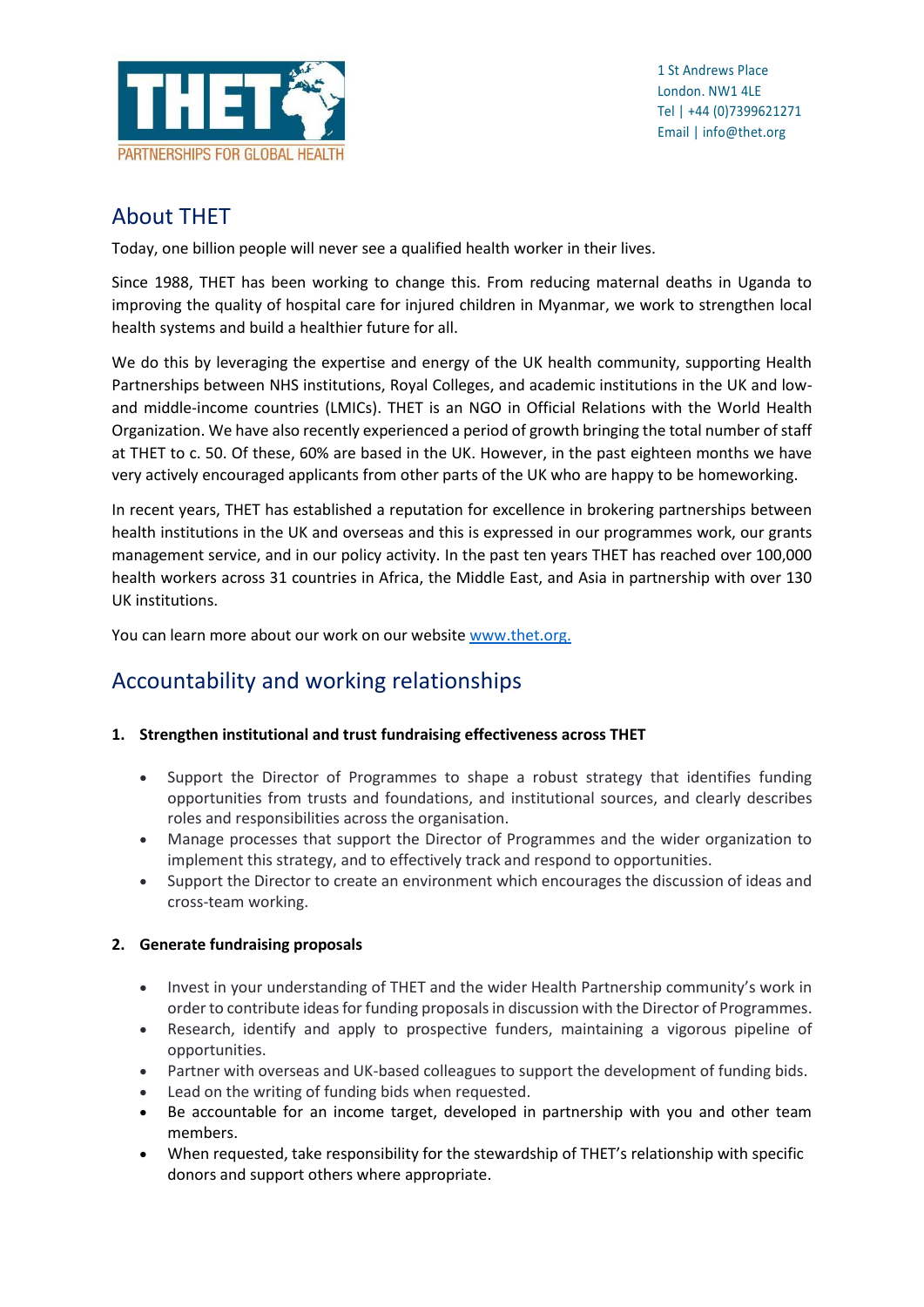

#### **3. Other**

- Represent THET at external meetings with donors, Health Partnerships, and others, as required.
- Undertake other tasks as may be required, commensurate with experience.
- Undertake occasional travel overseas.

## Person Specification

|                       | <b>Essential</b>                                                                                                                                                                                                                                                                                                    | <b>Desirable</b>                                                                                |
|-----------------------|---------------------------------------------------------------------------------------------------------------------------------------------------------------------------------------------------------------------------------------------------------------------------------------------------------------------|-------------------------------------------------------------------------------------------------|
| <b>Qualifications</b> | Degree level education in an essay-based<br>subject or equivalent experience.                                                                                                                                                                                                                                       | Post-graduate degree in a global health or<br>$\bullet$<br>international development subject.   |
| <b>Experience</b>     | At least two years' experience of statutory,<br>trusts and foundation fundraising.<br>An experienced writer with the ability to craft<br>compelling cases for support.<br>International development or global health.<br>Building and sustaining effective working<br>relationships both internally and externally, | Experience of matrix working<br>$\bullet$                                                       |
|                       | helping to build a culture of cross-team<br>working with clearly defined responsibilities<br>Experience of donor stewardship and liaison<br>with a variety of donor types.                                                                                                                                          |                                                                                                 |
| Knowledge             | Knowledge of trust and foundations<br>fundraising or institutional fundraising.<br>Understanding of / interest in global health.                                                                                                                                                                                    | Knowledge of Health System<br>Strengthening.<br>Knowledge of the UK Health Sector.<br>$\bullet$ |